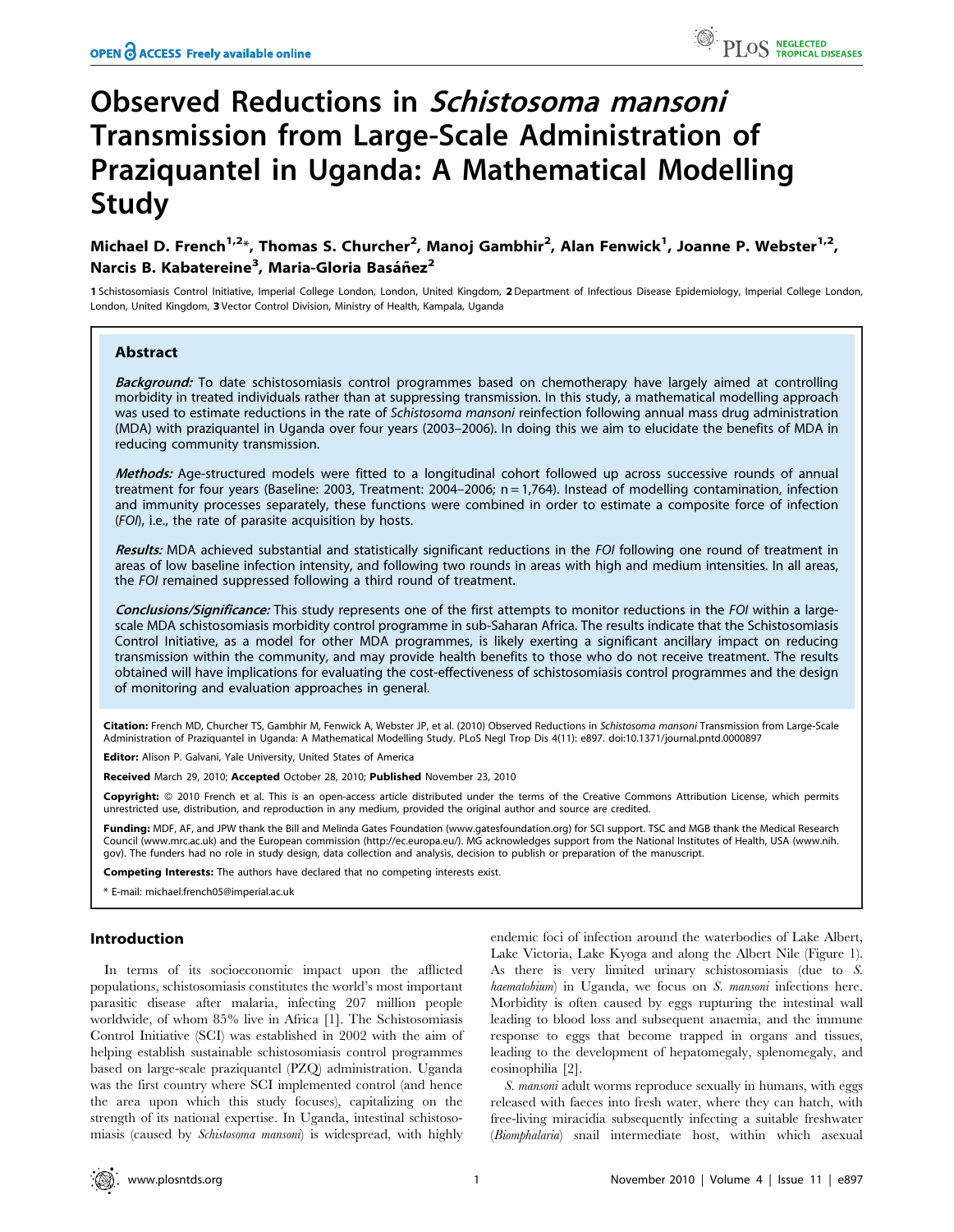#### Author Summary

Schistosomiasis is a parasitic disease of enormous public health importance, infecting over 200 million people worldwide, of which the large majority live in sub-Saharan Africa. Control programmes based on the mass treatment of individuals in infected areas with the drug praziquantel have been shown to be successful in reducing the parasite burden and likelihood of developing morbidity in those individuals who receive treatment. Using data from an ongoing intestinal schistosomiasis control programme in Uganda and through the application of a mathematical model, we show that an additional benefit of mass treatment is a decrease in parasite acquisition, via a reduction in the number of transmission stages in the environment. This leads to a lower rate of infection and reinfection of individuals in those areas. We show that this result is valid in areas of differing average infection intensity. The importance of this finding is that this will benefit untreated as well as treated individuals, and will allow a fuller estimation of the benefits of schistosomiasis control programmes.

reproduction occurs. Cercariae are then released by the snail back into water, which complete the life-cycle by infecting humans who come into contact with infested water. The infection in the (human) definitive host can be treated effectively with PZQ, a safe, affordable, and efficacious drug which kills the adult worms and therefore reduces egg counts. Although effective at clearing worm infections (with a cure rate efficacy of 50–80% and an egg reduction rate of 95% [3,4], reinfection will occur following treatment (unless this is provided regularly for prolonged periods), and so, schistosomiasis control programmes based on chemotherapy have been aimed primarily at controlling morbidity rather than at suppressing transmission.

Given this reinfection and the absence of direct multiplication within the human host, the severity of infection (and hence of morbidity) is likely to reflect the cumulative exposure of an individual to infection over a period of years [5], in addition to the operation of individual host immune responses and concomitant immunity via already-established worms. The rationale of control programmes is that by reducing worm burdens in humans, and particularly children (who are the most likely to be heavily infected), the more serious sequelae of infection (organomegaly and fibrosis) are less likely to develop, and are more easily reversed if they do develop [6].

There are many examples of significant success in controlling infection intensity and morbidity in schistosomiasis control programmes using a mass drug administration (MDA) approach [7,8,9,10]. What has not yet been quantified is the benefit of largescale MDA to the wider community, including to those who are untreated, via reductions in environmental transmission. Such reductions would manifest as a decreased force of infection (FOI), the rate at which new incoming worms establish in the human host population. By estimating any change in the FOI under the chemotherapeutic pressure of such large-scale MDA we aim to assess the collateral impact of the programme on the untreated, as well as treated, sections of the population. Any reductions in the FOI observed would likely lead to lower infection intensities and a lower likelihood of developing subsequent morbidity.

The SCI's extensive monitoring and evaluation (M&E) framework is detailed elsewhere [7,11,12]. Briefly, in East Africa, school-age and community cohorts are monitored prior to each annual round of chemotherapy in order to quantify the impact of the programme on the prevalence and intensity of infection, and prevalence of disease. Parasitological data are recorded as the mean number of eggs per gram of faeces (epg) calculated from two Kato-Katz preparations from a stool sample to identify and count schistosome eggs as an indirect measure of worm burden [13,14]. This approach was used throughout the programme in order to standardise results.

In this paper, we fit an age-structured mathematical model to longitudinal parasitological data collected over three rounds of PZQ treatment from locations with different baseline endemicity levels. The mathematical model is used to estimate changes in the FOI caused by MDA within the monitored cohort. These results are then used to predict the impact of MDA on other sections of the community which do not form part of the SCI monitoring programme, such as the general treated population (i.e. across all age ranges) and the untreated school-age population.

## Methods

## Age-Profiles of Infection

Schistosome infections tend to display a distinctive age-infection profile, with prevalence and intensity rising sharply in young children, peaking in adolescents and young adults (15–20 years), and declining in older age groups [15]. This relationship is thought to be caused by behavioural practices (age-specific changes in water contact and hygiene), and/or in combination with the gradual development of acquired protective immunity ([16] for urinary schistosomiasis; [17] for intestinal schistosomiasis). For this reason, and because of logistic advantages and the demography of populations, school-age children are often targeted for MDA in control programmes. Fitting models to this characteristic ageintensity profile at baseline is important to ensure that the model captures the relevant epidemiological characteristics at endemic equilibrium, prior to implementation of treatment.

The majority of mathematical models of schistosomiasis epidemiology and control have been fitted to baseline (pretreatment) data only, with projections then being made of the likely impact of control interventions [18,19,20,21]. These projections should be treated with caution as models fitted to baseline data may accurately reproduce pre-treatment patterns but can fail to fully capture post-treatment population dynamics of the parasite [22], (though see [23]). Part of the reason for this is the lack of data available to parameterise such longitudinal models. Due to the extensive size and longitudinal nature of the SCI cohorts, we have been able to fit the model simultaneously to pre- (baseline) and post- (three subsequent years) treatment data on infection and reinfection collected in areas differing in baseline infection intensity. Fitting to multiple years concurrently is expected to provide a more robust picture of the effects of treatment on parasite populations and help to measure any reductions in environmental transmission with multiple treatment rounds.

### Datasets

The cohorts were assembled from the SCI's M&E component of the Ugandan national schistosomiasis control programme, which commenced large-scale treatment with PZQ in 2003, and re-treated host populations at yearly intervals for 3 years (follow-up year 1 (F1), 2004; follow-up year 2 (F2), 2005; and follow-up year 3 (F3), 2006). A longitudinal cohort of school-age children who were positively identified and presented at each of the 4 treatment occasions (using unique identification codes) was constructed. This cohort consisted of 1,764 individuals (49.6% female), aged between 6 and 15 years. Additionally, a cross-sectional cohort of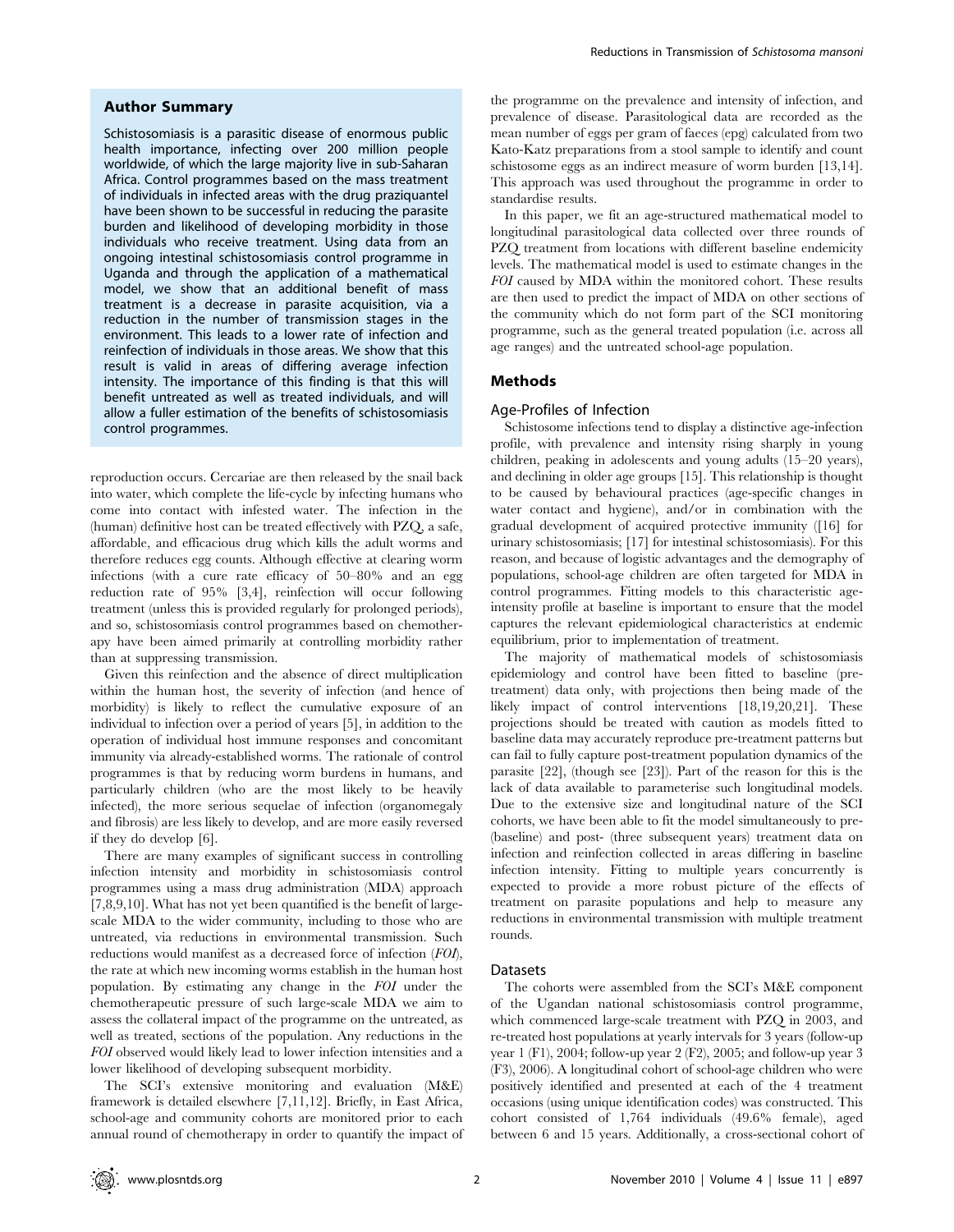

Figure 1. Baseline schistosomiasis prevalence in Uganda. Map of Uganda showing results from baseline prevalence mapping of intestinal schistosomiasis in the country. The three main areas of schistosomiasis transmission are situated along the shores of Lake Victoria, Lake Albert, and Albert Nile. Monitoring and evaluation (M&E) areas were chosen using a statistical sampling framework to provide a representative sample of the whole treated area described in [31]. The three levels of Schistosoma mansoni endemicity at baseline are represented by closed circles: high ( $\geq$ 400 epg, violet); medium (100–399 epg, purple), and low (1–99 epg, pale pink) transmission. Figure reproduced with permission from Zhang et al. (2007) [31]. doi:10.1371/journal.pntd.0000897.g001

children and adults (3,387 individuals) treated at baseline (composed of 2,538 children  $\leq 15$  years of age (45.5% female) and 849 adults (46.8% female)) was constructed in order to provide age-specific infection profiles. The SCI treatment approach is to target (enrolled and non-enrolled) school-age children in all areas where schistosomiasis is endemic. In addition, where infection levels are high (as indicated by a prevalence of over 50% in schoolage children), treatment of adults in the community is also carried out [11,24]). Thus the overall treatment coverage in an area will vary depending on that area's underlying level of endemicity.

In order to explore the influence of the level of initial endemicity on model outputs, reductions in the FOI, and possible future treatment strategies, the model described below (see Current Mathematical Model) was fitted separately for areas where the average intensity of infection recorded at baseline (as the arithmetic mean epg across all hosts in the population) fell within the high, medium, or low categories proposed by the World Health Organization, i.e., heavy infection:  $\geq 400$  epg; moderate infection: 100–399 epg; light infection: 1–99 epg [24]. These categories were chosen as they are thought to relate to the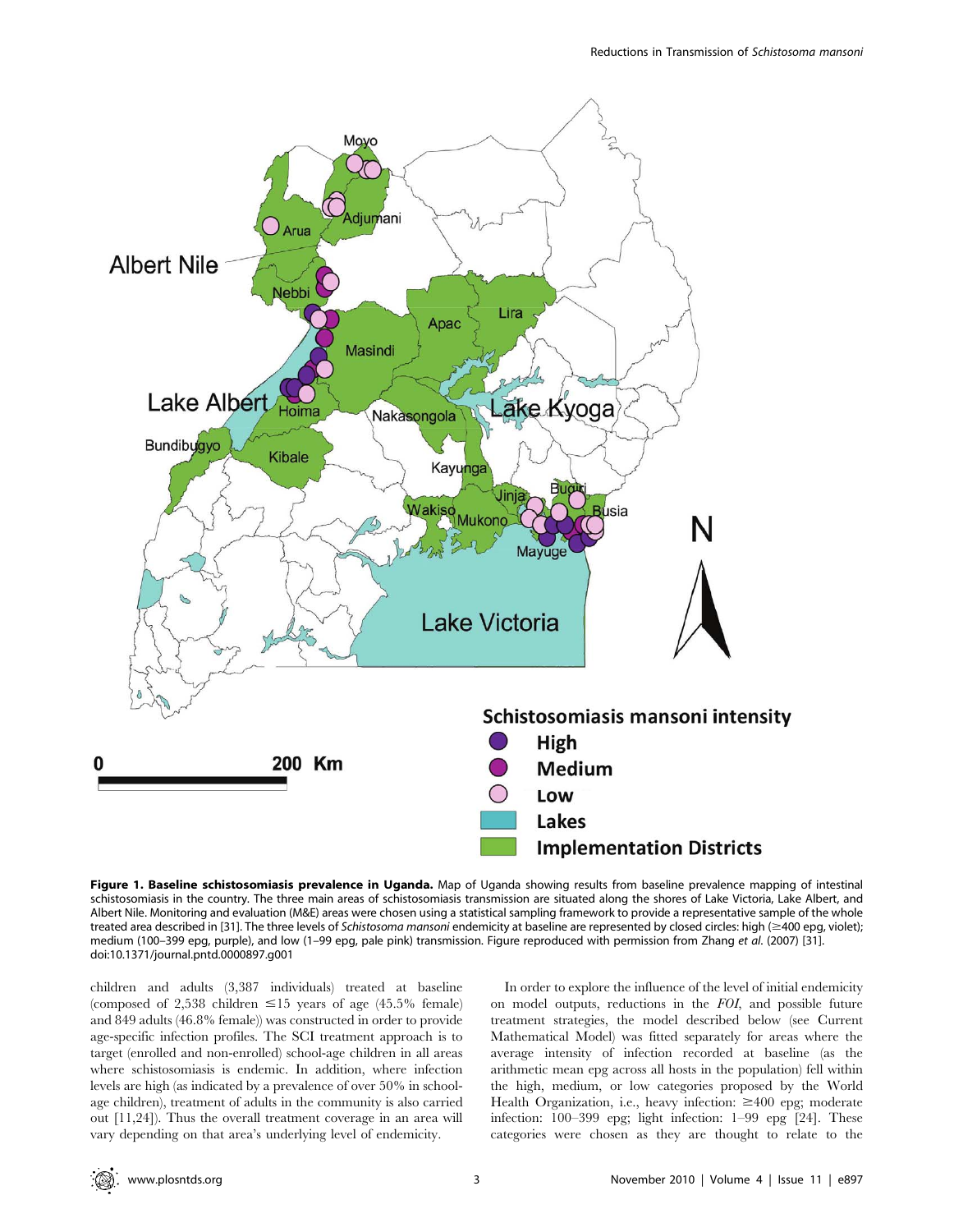likelihood of individuals developing morbidity [25]. Also, as the relationship between overdispersion in the distribution of egg counts per host and mean infection intensity differed sufficiently between areas, it was deemed that the model warranted separate fits (see Supplementary Information Protocol S1 and Figure S1).

The sizes and characteristics of the datasets for the longitudinally followed and cross-sectional cohorts in each of the three epidemiological settings are given in Table 1.

#### Descriptive Statistics

Arithmetic means of infection intensity were used as measures of central tendency [26,27] in order to compare the means of agegroups and to provide agreement with the model output. Ninety five percent confidence intervals (95%CI) around the observed means were calculated via the normal approximation for large sample sizes [28]. Point estimates of prevalence of infection and categories of infection (as described above) were also calculated and the normal approximation to the binomial distribution was used to estimate their 95% CI given the large sample sizes available [28]. When preparing age-intensity profiles, age ranges were chosen to ensure a minimum of 20 individuals in each agegroup. Given these relatively small sample sizes, instead of assuming a certain distribution of data, 95%CI were derived from 100,000 bootstrap re-sampling of the data with replacement [29].

Statistical comparison of means was performed via normal distribution  $z$ -tests for large samples (see Table 1). Prevalence values were compared by z-tests on the difference between two proportions [28]. The proportional reduction over treatments of infection prevalence and intensity was estimated as the absolute value of the ratio of the difference between the final and initial values to the initial value, expressed as a percent.

## Force of Infection (FOI)

The FOI for macroparasitic infections is defined as the *per capita* rate at which a host acquires new infections [30]. This can be interpreted in a number of different ways according to which stage of the parasites' life-cycle is of interest. The number of adult schistosomes within a host can rarely be measured directly, so parasitological surveys typically rely on faecal egg counts as a proxy for parasite intensity. Therefore routinely used diagnostic tools cannot identify newly established parasites until they reach patency and reproduce successfully. For the purposes of this paper the FOI is defined as the rate at which new incoming worms establish into adult parasites and reach patency (initiate detectable egg production) in the human host population. This may differ

Table 1. Cohort sample sizes.

from the rate at which the host population is infected by other parasitic stages, such as by cercariae from the environment.

In order to measure any reductions in parasite establishment caused by the control intervention, we estimated the underlying FOI prior to treatment and following successive rounds of PZQ. One approach to measuring this reduction in infection would be to use parasitological information from previously untreated individuals entering the cohort each year (aged 6 yr in our case) as a proxy for the wider untreated population. Annual cross-sectional studies would then provide information on secular changes in infection markers, as done in previous studies [31]. This method estimates the reduction in the FOI over the lifetime of the 6-year old child. Though useful, this approach cannot be used to estimate the changes in the FOI after each round of treatment (a potentially more useful measurement due to its immediacy) since the results would be heavily influenced by assumptions regarding the amount of exposure to infective stages by infants and very young children. We have very little information about these children prior to their entry into the cohort. Previously, it has been assumed that very young children are not exposed and contribute little to contamination [32,33]. However more recent work has reported higher infection prevalence levels than previously thought in very young children [34,35]. Instead, we use a method of estimating the mean change in the FOI caused by each round of treatment by fitting the mathematical model to the rate of parasite reinfection observed in the longitudinal cohort. Parasite intensity estimates were made prior to treatment each year, so the change in the FOI (expressed as a ratio of the FOI at baseline) is calculated as an average of the rising value across the previous year. The reductions in the FOI seen after each round were assumed to be equal across ages, as studies have shown that the infection profile generally returns to the same pattern following reinfection [36].

#### EpiSchisto

EpiSchisto [18,37] is a deterministic model of schistosomiasis transmission based on partial differential equations which describe the rate of change in mean (adult) worm burden and immunity of the human hosts with respect to human host age and time. EpiSchisto has previously been fitted to baseline data and used to project the future course of control programmes in Tanzania and Ghana with mixed success [18,19,20]. A number of processes within EpiSchisto are very difficult to quantify separately and accurately. These include the contamination of the environment by the host population and the actions of host immunity, each of which we discuss in more detail in the next two sections. In past modelling studies, a range of plausible parameters have been used,

| Intensity area (categorised by mean epg at baseline) | <b>Baseline Total (Longitudinal; Cross-Sectional)</b> | F1     | F2     | F3     |
|------------------------------------------------------|-------------------------------------------------------|--------|--------|--------|
|                                                      | (2003)                                                | (2004) | (2005) | (2006) |
| High $(\geq 400)$                                    | 1,210 (428; 782)                                      | 404    | 435    | 262    |
| Medium (100-399)                                     | 1,613 (404; 1,209)                                    | 403    | 413    | 235    |
| Low $(1-99)$                                         | 2,305 (909; 1,396)                                    | 851    | 916    | 600    |

Sample sizes for the baseline longitudinal and cross-sectional cohorts followed up across all four years in each of three endemic areas for Schistosoma mansoni in Uganda.

NOTE: Areas are classified according to their baseline intensity of infection (measured as the mean number of eggs per gram of faeces, epg, from all individuals sampled in that area). Numbers vary between years in the longitudinal cohort because some individuals presented on the day of treatment but did not provide faecal samples; individuals were included in the study from follow-up years as long as they were administered all 4 rounds of treatment. F1 = follow-up year 1, F2 = follow-up year 2, F3 = follow-up year 3.

doi:10.1371/journal.pntd.0000897.t001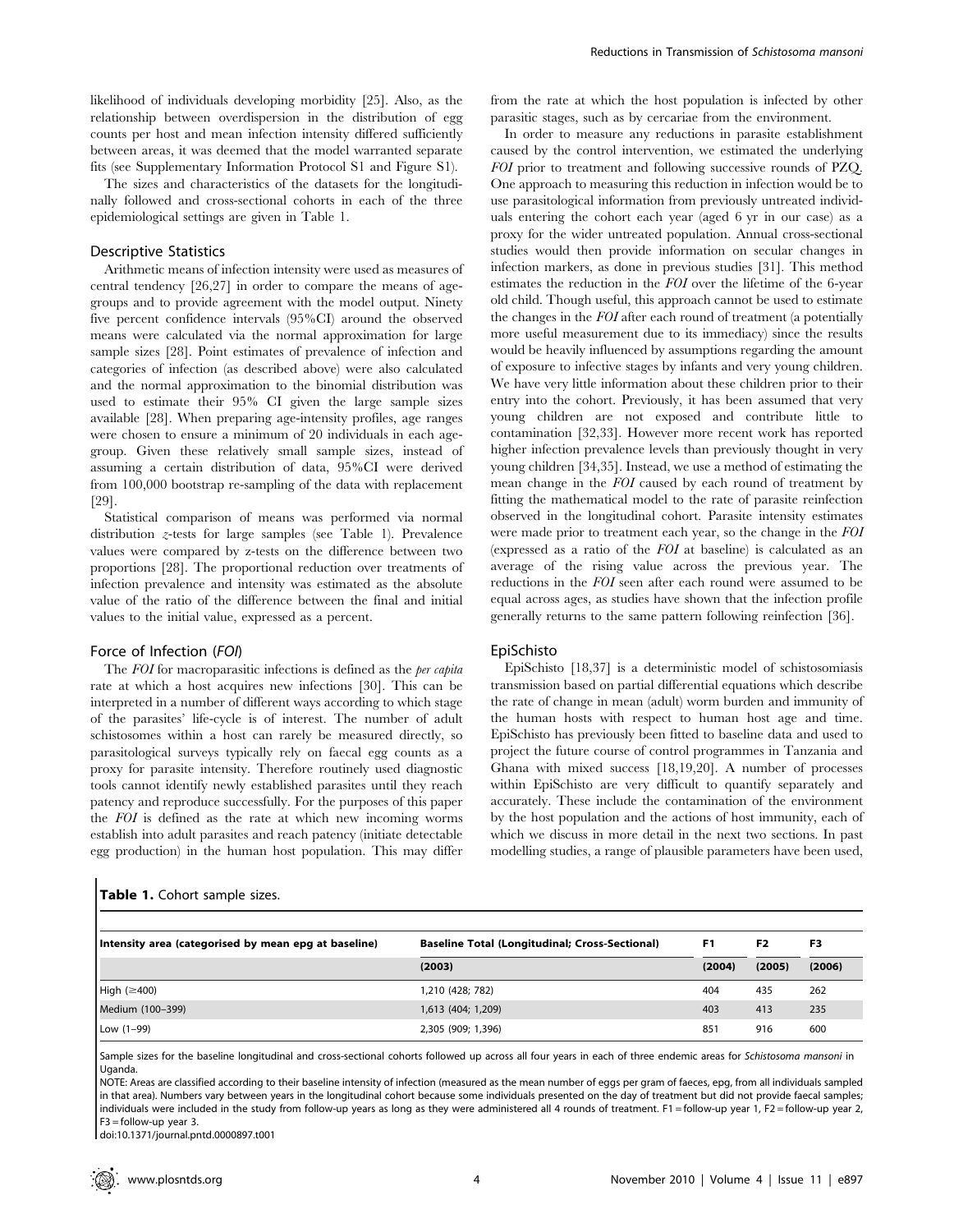and although they may not influence the fitting of equilibrium scenarios they will have a strong impact on post-control dynamics.

## Contamination of the Environment

EpiSchisto assumes that the relative contribution of each age group to the contamination of the environment is equal to its relative exposure to infective stages. There is very little evidence supporting this assumption due to the difficulty in measuring an individual host's contribution to transmission, which is likely to vary substantially according to local sanitation practices and environmental conditions. Overestimating the contribution to transmission of highly infected age groups will substantially overestimate the community benefits of chemotherapy, particularly of those programmes which target heavily infected age groups. Therefore the contamination function is not modelled explicitly here and we use the approach outlined below.

#### Modelling Parasite Establishment

In EpiSchisto [37] and in previous modelling work [21,38], the rates of infection and immunity have been modelled explicitly and separately with the rate of infection declining exponentially with acquired immunity according to the strength of such immunity. However, although it is widely accepted that there is some form of human acquired immunity to schistosome infections [15,16,17,39], its mode of action, against which parasite stages it operates, how it is elicited, its strength, efficacy and duration in vivo, and whether acquired immunity is the chief explanation for the relative insusceptibility of adults, are all still incompletely understood [39,40,41]. Thus, there seems to be little justification for including an explicit immunity function in the model, given the likely correlation between parameters. For instance, there will be significant correlation between the length of immunological memory (i.e. the rate at which immunity is lost over time) and any changes in the FOI following chemotherapy.

#### Current Mathematical Model

The approach taken in this paper is to model phenomenologically a composite FOI that incorporates together the rates of contamination, of parasite acquisition and the effects of any immunologically-mediated and/or host age-dependent processes that may modulate such a rate. This allows the number of new infections to be decoupled from the number of adult parasites, allowing the FOI to be estimated directly from data as opposed to being generated through the underlying assumptions of EpiSchisto (such as the highly uncertain contamination function). Given that our aim is to provide policy-orientated outputs rather than a detailed description of the underlying mechanisms of schistosomiasis transmission and infection, this should provide a more robust approach.

The rate of change in adult worm burden  $(M)$  with respect to host age  $(a)$  and time  $(b)$  can be written as the following immigration-death model,

$$
\frac{\partial M(a,t)}{\partial t} + \frac{\partial M(a,t)}{\partial a} = \Lambda(a) - \mu_M M(a,t),\tag{1}
$$

where  $\Lambda(a)$  is the net FOI at age a, and  $\mu_M$  is the per worm death rate of established adult worms.

In turn,  $\Lambda(a)$  is given by Equation 2,

$$
\Lambda(a) = \lambda_B \zeta_P \tau(a) \tag{2}
$$

where  $\lambda_B$  is the average underlying baseline FOI per person,  $\zeta_P$  is

the relative to baseline ratio of the average FOI after each round of treatment, with subscript  $P$  indicating the number of rounds of PZQ treatments the population has received, and the function  $\tau(a)$ describes the (dimensionless) age-specific contact function normalized over the total host population which depends on two shape parameters (which together determine its convexity) (see Supplementary Protocol S2, equations S1 and S2). Thus,  $\zeta_0 = 1$  at baseline, and  $\zeta_1$ ,  $\zeta_2$ , and  $\zeta_3$  indicate the ratio of the FOI at followup years (F1), (F2), and (F3) relative to that at baseline, respectively. (A value of  $\zeta_P$  lower than 1 indicates a reduction in the FOI from baseline, and we consider a statistically significant reduction to be indicated where the entire range of the confidence interval lies below 1.)  $\Lambda$ (a) denotes the yearly average number of (egg-producing) worms acquired per person of age a. As such, this expression will comprise the product of the contact rate with infective stages, the probability of infection upon contact, and the average population of cercariae in the environment. It is assumed that treatment instantaneously reduces adult worm burden by 95% in all hosts given PZQ (the egg reduction rate [3,4], see next section). In the longitudinal cohorts, therapeutic coverage is, by default, 100% as only those known to have received all four treatment rounds were included. A full list of model parameters is given in Supplementary Table S1.

#### Fitting Approach and Sensitivity Analysis

The number of eggs per gram of faeces (epg) is thought in S. mansoni to be a reliable, indirect measure of the intensity of infection, particularly at the commencement of an intervention (though see [42] which suggests that egg production may be density dependent). Assuming that each worm produces on average 5.26 eggs per gram of faeces [18] allows the adult worm burden generated by the mathematical model in equation (1) to be converted to the epg count and fitted to the longitudinal data collected by the SCI.

The cross-sectional cohort at baseline consisted of both children and adults in order to provide the profile of age-related exposure. The age-stratified mean-based model was fitted simultaneously to the longitudinal cohort and cross-sectional baseline data using maximum likelihood estimation [43]. The method allows the model to be fitted to individual host data taking into account the high degree of parasite overdispersion observed (empirically described by the negative binomial distribution, see Protocol S1). This provides more robust estimates than those that can be achieved by fitting to aggregate measurements of infection intensity. The model was used to estimate concurrently the baseline  $FOI$ ,  $\lambda_B$ , the two shape parameters of the contact function  $(\beta \text{ and } c)$ , and the change in the annual FOI after each round of chemotherapy  $(\zeta_1, \zeta_2 \text{ and } \zeta_3)$  relative to that at baseline. In addition to these six parameters being fitted, a concurrent sensitivity analysis was carried out on fixed values of two further biologically important parameters with uncertainty around their values, namely, the per capita worm death rate  $(\mu_M)$ , and the efficacy of PZQ  $(\varepsilon)$  in terms of egg reduction rate expressed as a percentage). The fixed values used for the sensitivity analysis were taken from the literature and are presented in Supplementary Table S1.

The 6-dimensional parameter space was explored using the Latin Hypercube sampling method [44,45]. As part of this fitting approach, the infection intensity observations of individuals were compared to the model-derived, age-specific mean intensity of infection. Ninety five percent confidence intervals around each of the model parameters were calculated using the Fisher Information Matrix [46] for a range of plausible adult worm mortality rates (from 2 to 10 years) and PZQ egg reduction efficacies (from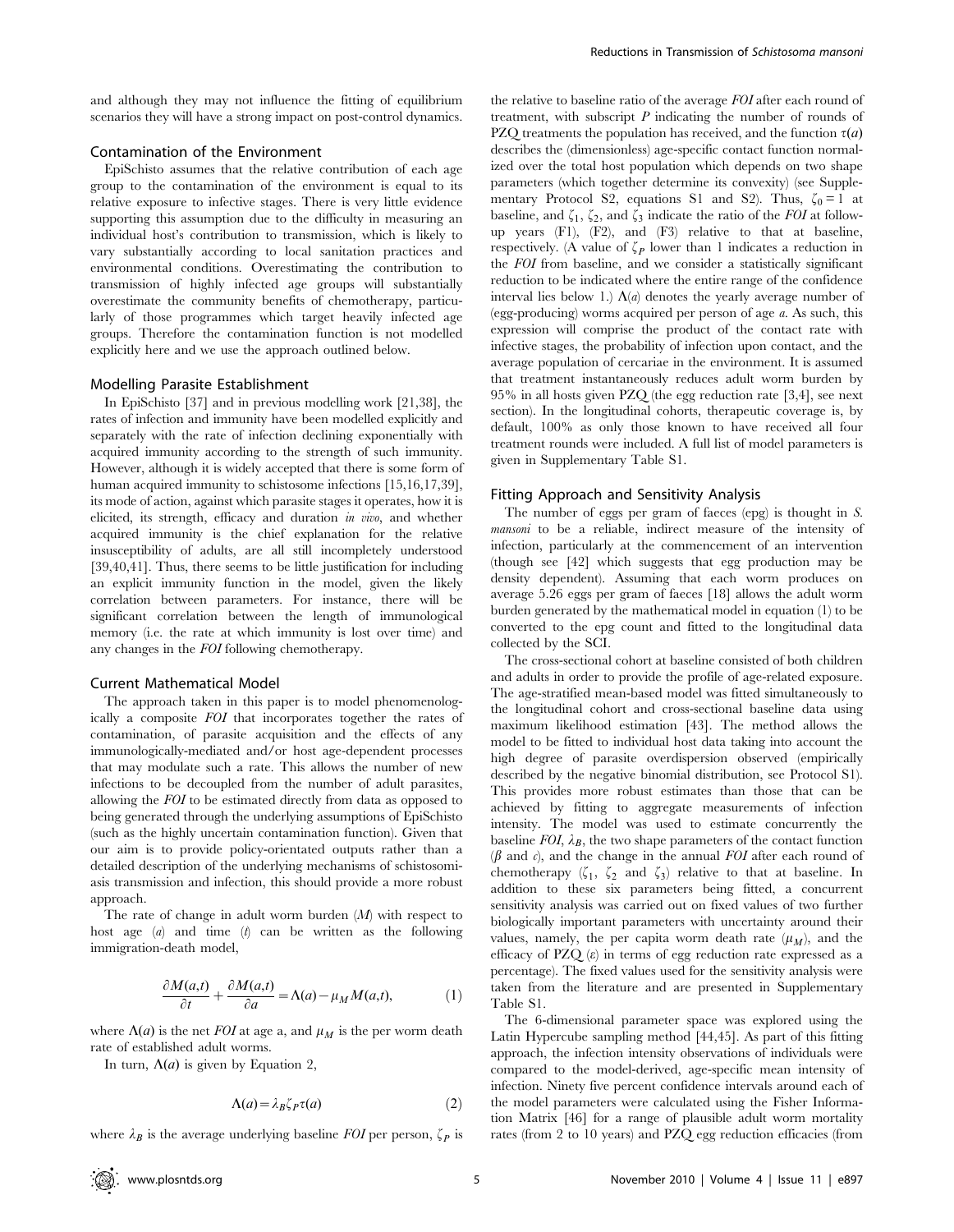90% to 99%). Ninety five percent confidence intervals around model outputs were estimated by re-running the model and randomly selecting parameters from within their 95%CI bounds. Runs which generated likelihood values not statistically significantly different from the best fit run (tested using a  $\chi^2$  distribution with the appropriate degrees of freedom) were used to construct 95%CI around model outputs [47]. The maxima and minima mean egg output at each timepoint from these included runs constituted the upper and lower confidence intervals respectively for the model output.

The longitudinal cohort consisted of individuals who were observed to have received all treatment rounds. As there was no replenishment of the youngest age classes it would be expected that without treatment there would be an increase in the intensity of infection in the cohort over the length of the study as the cohort ages. This is due purely to the increase in exposure typically experienced by children between the ages of approximately 5–15 years [23]. The fitted mathematical model takes this into account by allowing the age of the cohort to increase over time; not controlling for this would have led to underestimating the reductions in the FOI.

#### Treatment Effects in the Broader Population

The model was used to investigate how temporal changes in the FOI caused by MDA may influence different sections of the population which are not part of the longitudinal cohort. It is assumed that any reduction in the FOI over successive rounds of chemotherapy is due to a reduction in the number of infective stages within the environment and not through secular changes in host immunity (which would mainly affect the treated population). The population age structure was estimated from Ugandan census data [48], assuming a constant human death rate with age (Figure S2). Estimates of the number of hosts in each of the different WHO intensity categories were generated using the relationship between infection prevalence and intensity that permitted estimation of the aggregation parameter of the negative binomial distribution as described in Protocol S1.

## Results

#### Reductions in Intensity and Prevalence of Infection

Three rounds of treatment significantly reduced average infection intensity in all areas. In areas that were classified as of high endemicity at baseline, mean epg values fell by 84% (from 766 (95%CI: 704–828) epg at baseline to 121 (95%CI: 69–172) epg at follow-up year  $3, P<0.001$ ). In moderate endemicity areas, infection intensity fell by 75% (from 231 (95%CI: 209–257) to 58  $(95\% CI: 29-87)$  epg,  $P<0.001$ ). In low endemicity areas there was an 87% decrease (from 33 (95%CI: 27–39) to 4.4 (95%CI: 1.6– 7.1) epg,  $P<0.001$ ). Significant reductions in infection prevalence were also observed, with decreases of 48% (from 84% (95%CI: 82–86) at baseline to 44% (95%CI: 38–50) at follow-up year 3, P<0.001); 55% (from 57% (95%CI: 55–59) to 25% (95%CI: 20– 31), P<0.001), and 79% (from 21% (95%CI: 19–23) to 4.5% (95%CI: 2.8–6.2)  $P<0.001$ ) in, respectively, high, moderate and low intensity areas.

#### Age-Intensity Profiles of Infection at Baseline

The model successfully describes the baseline age-intensity profiles observed in the data from the three different endemicity levels, and replicates the classic convex relationship often seen in schistosome infections (Figure 2).

#### Treatment Effects in the Treated Longitudinal Cohort

The dynamics of infection intensity after the introduction of successive rounds of chemotherapy in the longitudinal cohort are shown in Figure 3.

Table 2 presents the estimated parameter values for the baseline FOI and for the relative to baseline reductions in the FOI that best fitted the data. In low intensity areas, where treatment is aimed only at school-age children, a substantial and statistically significant reduction (of about 76% from baseline) in the FOI was effected by a single round of MDA ( $\zeta_1 = 0.24$ ). In moderate intensity areas (where there is a mixture of only school-age children treatment, and school-based and community treatment depending on an area's prevalence of infection), one treatment



 $(B)$ 

Figure 2. Age-profiles of *Schistosoma mansoni* infection intensity at baseline. Intensity is measured in eggs per gram of faeces (epg) at baseline as observed in the cross-sectional cohorts (blue markers) and fitted by the model (red line): A) high intensity areas; B) medium intensity areas; C) low intensity areas, as defined in Figure 1. Error bars are the 95% confidence intervals of the data calculated by 100,000 bootstrapping repetitions with replacement. Dotted lines are the 95% confidence intervals around model outputs. Age-groupings were chosen to ensure a minimum of 20 observations per category. Note the differences in the y-axis scales between the three endemicity levels. doi:10.1371/journal.pntd.0000897.g002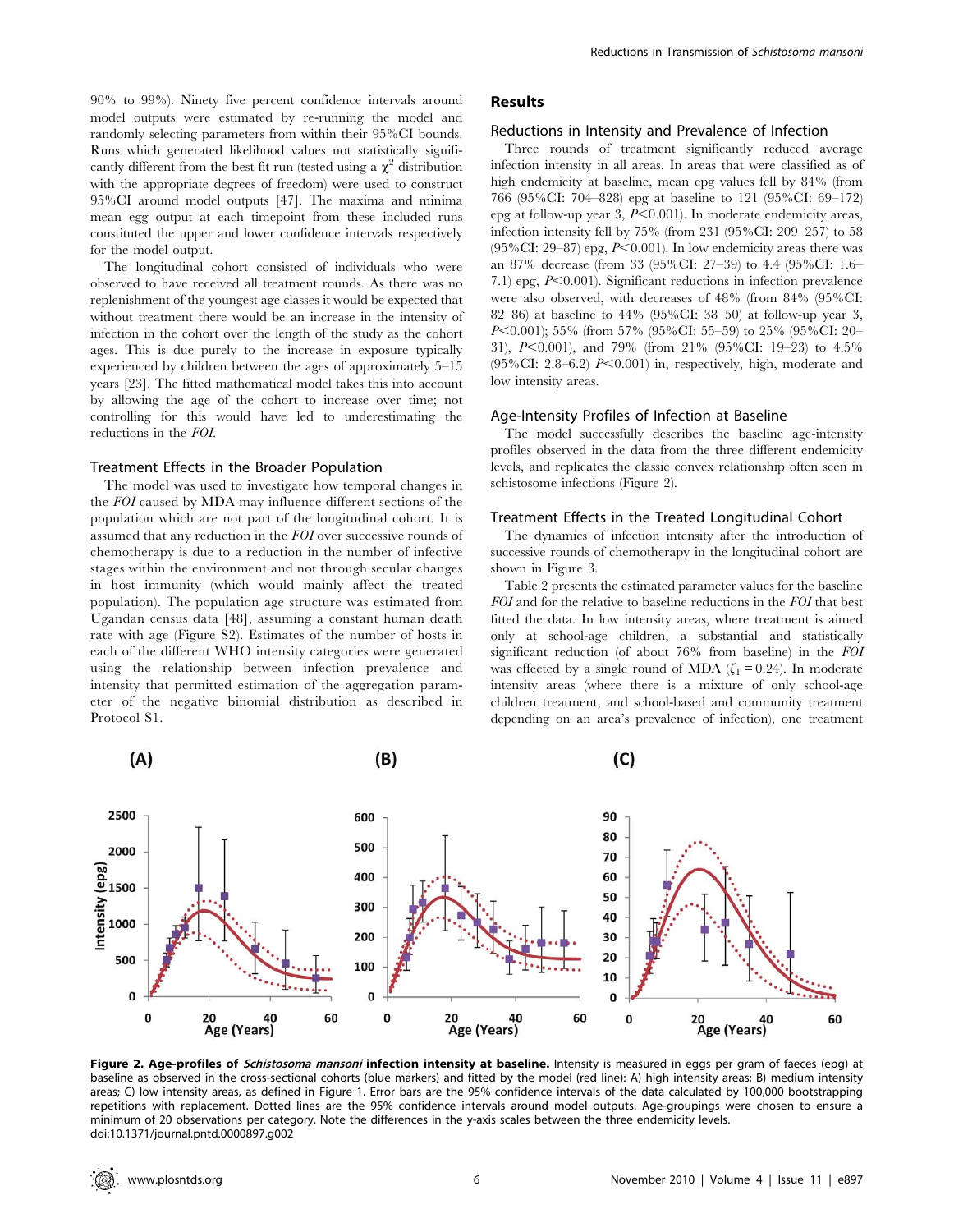

Figure 3. Impact of treatment on average infection intensity. The temporal dynamics of S. mansoni infection intensity (epg) in the longitudinal cohort in three areas of varying endemicity in Uganda after introduction of yearly treatment with praziquantel: A) high intensity areas; B) medium intensity areas; C) low intensity areas, as defined in Figure 1. The model was fitted to the baseline (BL) longitudinal and cross-sectional cohort data collected in 2003, and to the longitudinal cohorts for follow up years 1 (F1, 2004), 2 (F2, 2005), and 3 (F3, 2006) as described in the main text, Protocol S2, and Tables 1 and S1. Dotted lines indicate the 95% confidence intervals around the model outputs. Note the differences in the y-axis scales between the three endemicity levels. doi:10.1371/journal.pntd.0000897.g003

round resulted in no change in FOI ( $\zeta_1 = 1.04$ ), two treatment rounds achieved approximately a 66% reduction in FOI  $(\zeta_2 = 0.34)$ , with a 54% reduction achieved after three rounds  $(\zeta_3 = 0.46)$ , although the latter did not reach statistical significance (95% CI included 1). In high intensity areas (where both schoolage children and the whole community receive MDA), the first treatment round only reduced the FOI by 22% from baseline  $(\zeta_1 = 0.78)$  and this did not reach statistical significance. Subsequent reductions were of the order of 63% for the second  $(\zeta_2 = 0.37)$  and third rounds of treatment  $(\zeta_3 = 0.37)$ , both of which were statistically significant.

## Reductions in Heavy Infection in the Cohort and Wider Population

A reduction in the numbers of people harbouring heavy infection (and who will thus be most likely to suffer from current and future morbidity) is clearly paramount from a morbidity control programme perspective. In high intensity areas the prevalence of heavy infection (proportion of individuals excreting  $\geq$ 400 epg) fell from 47% (95%CI: 43–51) at baseline to 8% (95%CI: 0–19) after 3 rounds of treatment (a reduction of 83%,  $P<0.001$ ). Similarly in areas with an average moderate intensity at baseline (100–399 epg),

the percentage of individuals harbouring heavy intensity infections fell from 17% (95%CI: 13–22%) to 3% (95%CI: 0–15%) (a reduction of 83%,  $P<0.001$ ). In areas of low intensity at baseline  $(<100$  epg), the prevalence of those harbouring heavy infection fell from 1.91% (95%CI: 0–6.0%) to 0.33% (95%CI: 0–8.3%); a fall of 82.5% ( $P = 0.01$ ). Figure 4 shows the reductions in the frequency of infection category in the different areas. The left-hand column demonstrates the fit of the model to observed frequencies of infection category in the longitudinal cohort. Parameter values obtained from fitting the model were then used to make predictions regarding the effect of MDA on the untreated human population. Using Uganda-specific demography, the impact of treatment on those school-age children (aged 6–15 yr) who did not receive treatment is shown in the right-hand column. Any changes here are caused purely by reductions in FOI.

## Reduction in Worm Acquisition

In areas of high intensity, the worm acquisition rate in schoolaged children fell from 53.8 worms per person per year at baseline, to 19.8 following 3 rounds of treatment. Similarly in moderate intensity areas, the per capita worm acquisition rate falls from 15.9 to 7.3 per year, and from 2.7 to 0.5 per year in low intensity areas.

| l Parameter | <b>Description</b>                                            | Hiah                  | Medium                | Low                 |
|-------------|---------------------------------------------------------------|-----------------------|-----------------------|---------------------|
| $\lambda_B$ | Baseline FOI                                                  | 30.0 (10.2, 57.7)     | $10.0$ $(3.8, 20.6)$  | 1.7(0.3, 6.5)       |
| $\zeta_1$   | The proportion of FOI relative to baseline after 1 PZQ round  | $0.78$ $(0.46, 1.50)$ | 1.04(0.49, 2.00)      | 0.24(0, 0.61)       |
| $\zeta_2$   | The proportion of FOI relative to baseline after 2 PZQ rounds | 0.37(0.22, 0.63)      | $0.34$ $(0.13, 0.74)$ | 0.32(0.06,<br>0.64) |
| $\zeta_3$   | The proportion of FOI relative to baseline after 3 PZQ rounds | 0.37(0.19, 0.86)      | $0.46$ (0.17, 1.06)   | 0.20(0.04,<br>0.43) |

Table 2. Best fitting parameter values.

These values are estimated separately for areas of High, Medium, and Low average infection intensity at baseline. Parameter  $\lambda_B$  is the force of infection at baseline (average number of incoming worms establishing and egg-shedding per person per year);  $\zeta_1$  is the FOI relative to baseline following 1 round of PZQ treatment;  $\zeta_2$  is the FOI relative to baseline following 2 rounds of treatment;  $\zeta_3$  is the FOI relative to baseline following 3 rounds of treatment. Thus any figures below 1 indicate a reduction in the FOI. Figures in brackets are 95% CI calculated using the Fisher Information Matrix. doi:10.1371/journal.pntd.0000897.t002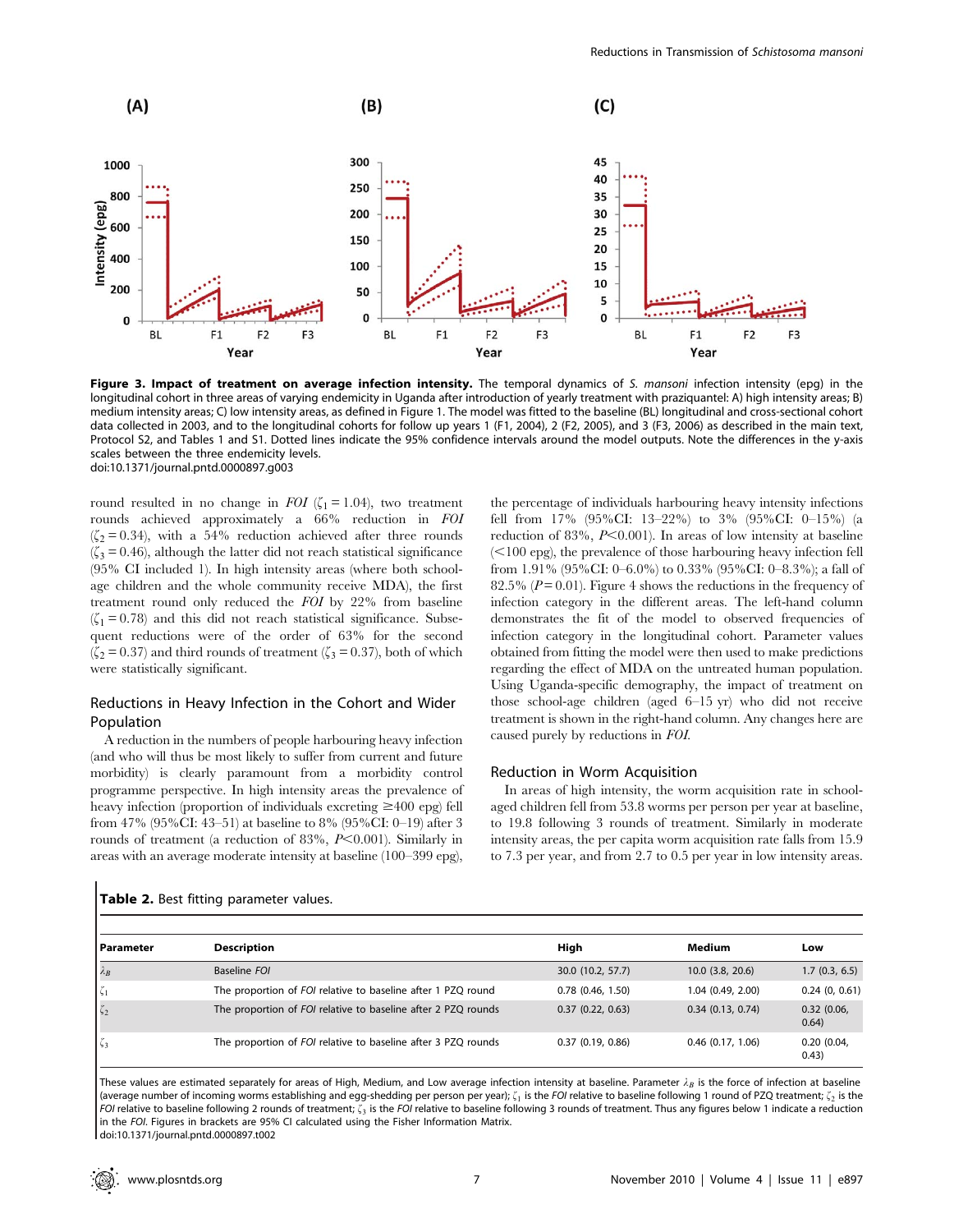

**Medium Intensity** 



Low Intensity



Figure 4. Impact of treatment on categories of infection intensity in treated and untreated populations. This shows the change in the proportion of people within each infection intensity category following praziquantel treatment. The left-hand column shows the observed figures from the baseline longitudinal and cross-sectional cohorts (data points and error bars representing 95% confidence intervals derived from 100,000 bootstrap repetitions with replacement) compared to the model-derived values (shaded areas). The right-hand column shows the predicted reduction in categories of infection intensity in those school-age children who do not receive treatment, using Uganda-specific demographic structure. Thus, any reduction in the prevalence of heavy infection in the latter will be due to changes in the FOI. Red = heavy infection ( $\geq$ 400 epg); dark orange = moderate infection (100–399 epg); light orange = light infection (1–99 epg), pale yellow = uninfected (0 epg). The upper, middle, and bottom rows refer, respectively, to areas of high, medium, and low intensity at baseline, as defined in Figure 1. The years correspond to: 2002–2003: baseline; 2004: follow up year 1; 2005: follow up year 2; 2006: follow up year 3. doi:10.1371/journal.pntd.0000897.g004

2004

2005

2006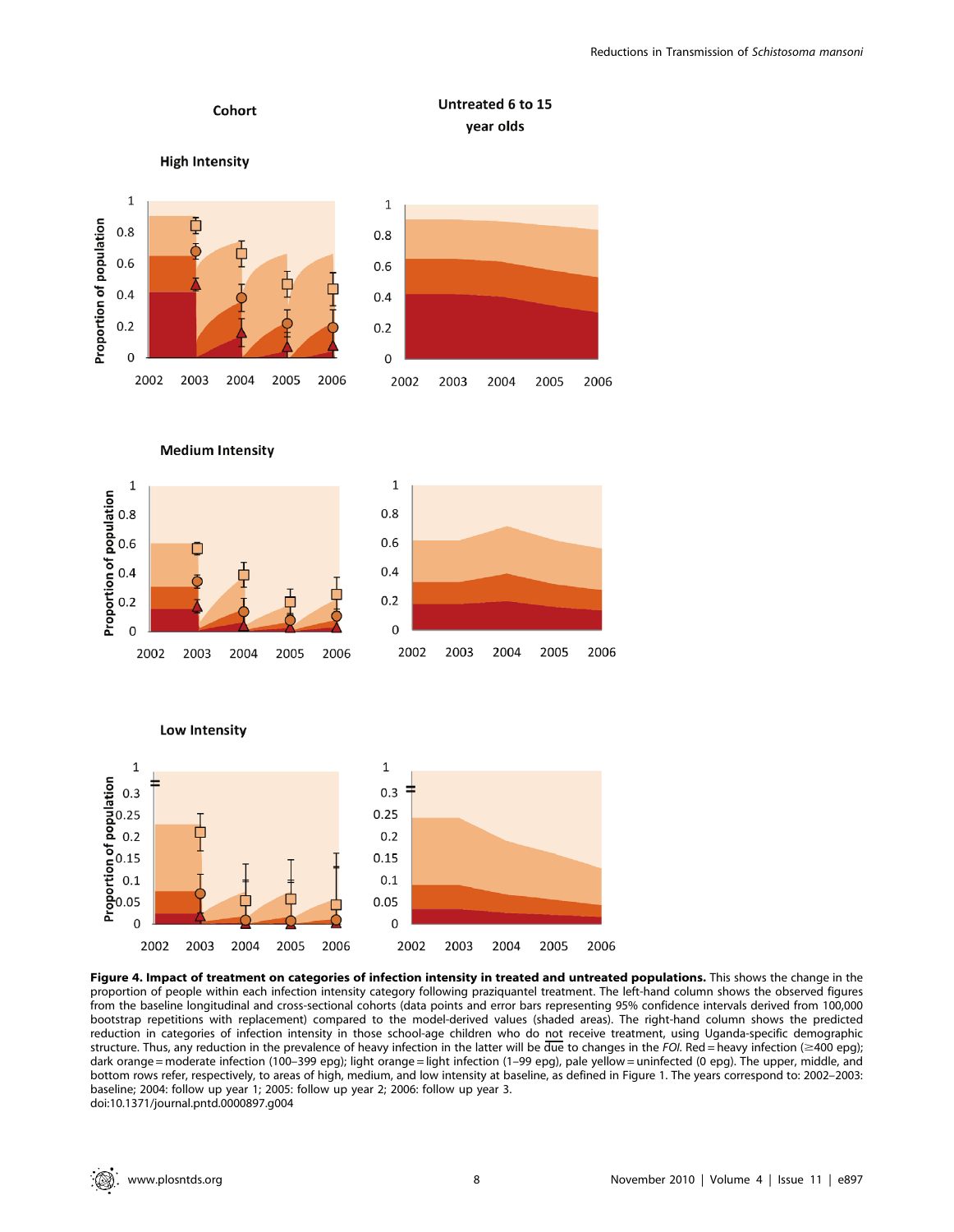

Figure 5. Model outputs for 6yr olds versus observed data. The comparison between the model temporal dynamics for 6-yr olds (solid lines) and the observed infection intensities of untreated 6-yr olds as they enter the cohort each year (data points): A) high intensity areas; B) medium intensity areas; C) low intensity areas, as defined in Figure 1. Dotted lines are 95% confidence intervals around the model outputs. Error bars are 95% confidence intervals on the data, derived from 100,000 bootstrap repetitions with replacement. Note the differences in the y-axis scales between the three endemicity levels. Years are as in Figure 4. doi:10.1371/journal.pntd.0000897.g005

#### Use of 6-Year-Olds to Measure Reductions in the FOI

Figures 5 and 6 compare with model predictions and for untreated 6-year olds, the observed parasite load and the percentage of children within each intensity category, respectively. There is a statistically significant reduction in infection intensity  $(P<0.001)$  in the 6-year olds between baseline and follow-up year 2 (F2) in areas which were classified as of high intensity at baseline, and non-significant declines for moderate  $(P= 0.324)$  and low intensity areas  $(P = 0.142)$ . Conversely, the intensity of infection in 6-year old children is higher at F3 than at F2 in both the high  $(P = 0.051)$  and low  $(P = 0.093)$  intensity schools. Such a result may be interpreted as a reduction in population MDA coverage in the last round of treatment. However, our analysis indicates that this was not reflected in the rate of parasite reinfection in older age groups (Table 2). In high intensity areas the observed data and predicted outcomes match relatively well though in medium and low intensity areas the model over- and underestimates parasite intensity respectively. We derive a reasonable fit to the data for the change in frequency of heavy and moderate infection categories (light and non-infected are omitted for clarity).

#### **Discussion**

The impact of many helminth control programmes is often underestimated if reductions in FOI are not calculated. This issue has been raised by Miguel and Kremer [49] who noted that following a schistosomiasis control programme in Kenya, the intensity of infection decreased in the treated populations and also, crucially, in a nearby untreated population. The study presented here demonstrates that, as well as reducing the intensity of infection, MDA has a substantial impact on reducing the rate of parasite establishment in the human host population in some areas, even after one treatment round (and without reaching universal coverage). Although the magnitude of the reduction in the FOI varied in the three endemicity levels investigated, there were significant reductions in all areas. Quantifying these



Figure 6. Categories of infection intensity in untreated 6yr olds. The comparison between model outputs (dashed lines) and observed values (solid lines) with respect to the frequency of infection intensity categories in previously untreated 6-yr olds entering the cohort each year: A) high intensity areas; B) medium intensity areas; C) low intensity areas, as defined in Figure 1. BL, F1, F2 and F3 as in Figure 3. Red lines indicate heavy intensity of infection ( $\geq$ 400 epg), and blue lines indicate moderate intensity of infection (100–399 epg). Note the differences in the y-axis scales between the three endemicity levels. doi:10.1371/journal.pntd.0000897.g006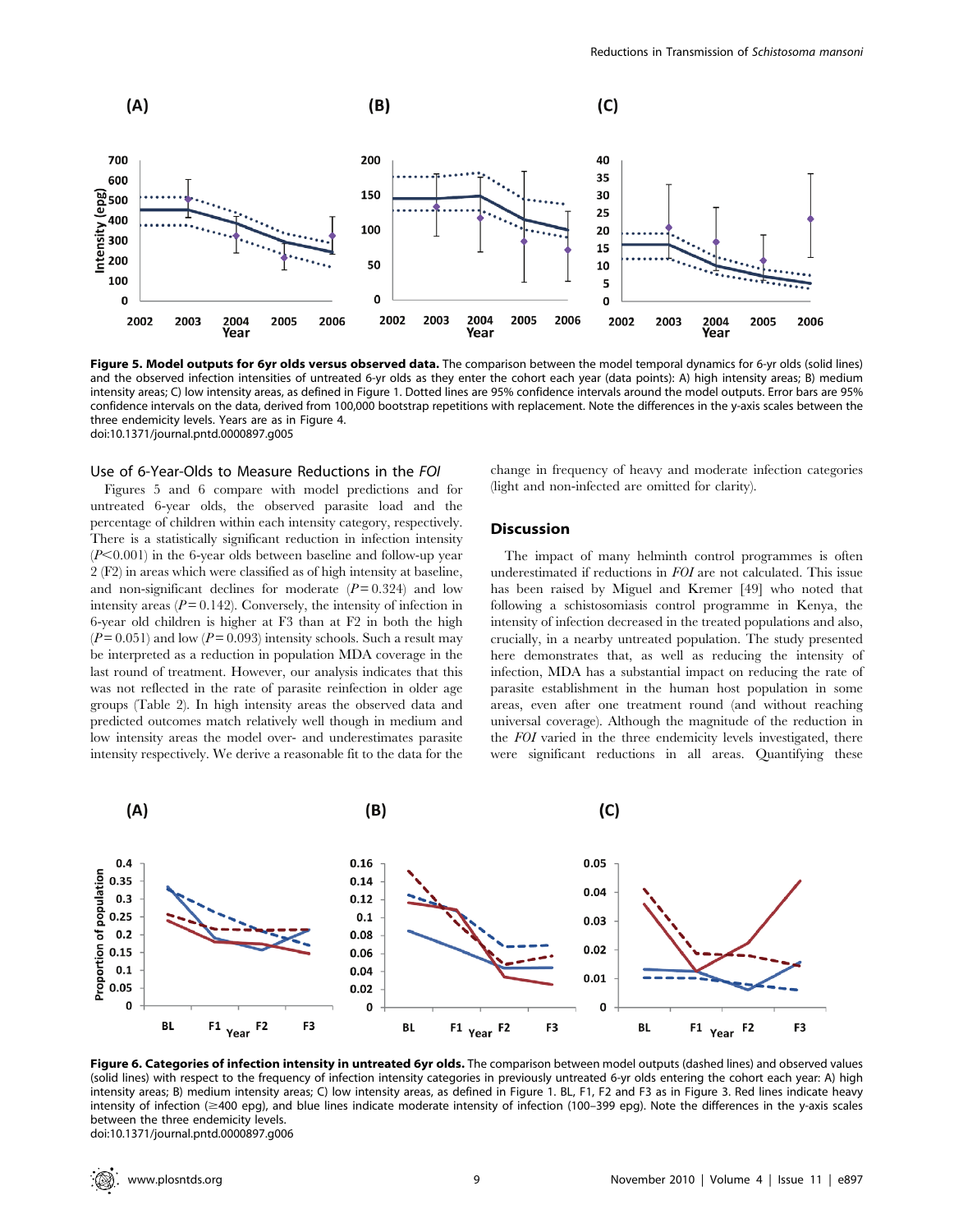reductions is important from a programmatic point of view, and because these results can be used to project the dynamics of infection in the general population.

For the purposes of this paper the FOI was defined as the rate of establishment of patent infections. Other interpretations of the FOI are possible, such as the rate of cercarial acquisition by humans (leading or not to successful parasite establishment). However the current definition can be regarded as the most closely linked to the likelihood of developing morbidity as disease sequelae are related to the production of schistosome eggs and the host's corresponding immune response, with the production of eggs proportionally related (linearly or otherwise) to the adult worm burden [18,30,42].

Our current lack of understanding as to how host immunity influences the rate of host reinfection suggests that the changes in the FOI over time need to be interpreted carefully. The reduction in the rate of parasite reinfection following chemotherapy could be explained either through a decrease in environmental transmission or a decrease in the treated host population's susceptibility to reinfection. PZQ treatment releases somatic parasite antigens (not otherwise exposed to the host's immune system) which may elicit protective responses that facilitate resistance to reinfection [50,51,52]. However, it is far from clear how much this immunological response may influence the rate of S. mansoni establishment, development, or fecundity. The significant reduction in the intensity of infection in the untreated 6-year olds between Baseline and Follow-up Year 2 in high intensity areas provides evidence that there is possibly a true decrease in the number of infective stages within the environment following chemotherapy. These children had never received treatment so would not have had their immune system boosted by schistosome antigens revealed after PZQ treatment. Indeed, if PZQ treatment reduced significantly the rate of reinfection, the model would be expected to underestimate parasite intensity in untreated 6-year olds. The most extreme manifestation of this would be in the high intensity areas, where higher parasite burdens would lead to greater release of immunogenic antigens with possibly an elevated degree of immunological resistance. This would in turn cause the reduction in the FOI to be overestimated and the observed intensity in 6-year olds to be higher than model predictions. Figures 5 and 6 indicate this is generally not the case, especially not in high intensity regions.

However, the increase in intensity levels in 6yr olds between F2 and F3, a change which is not reflected in the wider population, highlights the dangers of relying too heavily on a single age group (with potentially low sample size) to detect secular changes in parasite exposure. There is likely to be considerable uncertainty about the exposure and infection patterns of pre-school age children, and potentially significant variance between different settings (i.e. related to proximity to water source). Currently there are very little data available on the profiles of exposure and intensity for infants and young children  $(*6* yrs$  particularly) which would help highlight this issue. In addition, as these data begin to become available the contact function in the model  $(\rho(a))$  See Equation S1) could be updated as this would have a significant impact on estimating changes in the FOI.

The greatest relative reductions in the FOI after one round of treatment were observed in low intensity areas. This is perhaps not surprising given that the underlying intensity of transmission in this area is probably lower, resulting in a weaker resilience to control perturbations. However, significant reductions in the FOI were also observed in medium and high intensity areas after two rounds of treatment, and the FOI remained suppressed with a third round. There was only a modest decrease in the FOI in areas

of high intensity and no reduction in medium intensity areas following the first round of treatment. Whether this is due to low coverage of the wider MDA programme in the region in the first year is difficult to ascertain given the well documented difficulties of accurately measuring actual population coverage in these programmes [53]. Multiple rounds of treatment could be required to reduce environmental contamination of the parasite in medium and high intensity areas. Transmission may be more resilient in these areas, and this may be caused by a relaxation in densitydependent processes acting on the parasite infra-populations (within-definitive host populations) following a treatment that kills adult worms and hence reduces parasite density. Such processes have been documented affecting the rate of parasite establishment in helminths (for onchocerciasis see [54]; for schistosomes [55,56], with the latter exploring the relationship between transmission and virulence, which may be related to density dependence). The differences observed in the relative FOI reductions between areas of different endemicities may also be related to secular changes in environmental transmission in these areas, such as the extent of suitable water-contact sites, and/or the distribution of the snail intermediate host. It should be remembered that in all areas, without further sustained intervention, the reductions in the FOI will only be transitory and will return towards pre-treatment levels.

The results presented here indicate that the SCI programme is achieving significant reductions in S. mansoni infection intensity in treated individuals in all areas, and also in untreated individuals in high intensity areas in Uganda. The consecutive reductions in the proportion of those heavily infected in the population, principally in areas of high baseline endemicity are particularly striking, especially as this subset of individuals is thought to be the most likely to develop schistosomiasis-associated morbidity later in life [4]. Whether this constitutes an 'important' reduction in infection intensity is an interesting question. Clearly, much still remains to be ascertained as to the precise relationship between infection intensity and host morbidity. However it is clear that high infection intensities, particularly in childhood, are associated with increased subsequent chronic morbidity [2,57,58]. Therefore it is logical to predict that reducing infection intensities from 'heavy' to 'medium' as classified by the WHO represents a meaningful reduction (see Figure 4).

By extension, the importance of reducing the FOI is also demonstrated in Figure 4 (right hand column particularly). Here we can observe a reduction in the proportion of untreated individuals harbouring heavy intensities of infection. It may be expected that this would also result in a reduction of the morbidity in those individuals in future years.

Traditionally, MDA is viewed as a short- to medium-term solution to controlling schistosomiasis morbidity, whilst aiming for longer-term interventions such as improved sanitation and increased access to clean water to reduce transmission. Given the need to optimize interventions in resource-constrained settings, designing the most efficient and cost-effective control programmes is crucial. Programmatic costs can be lowered by reducing MDA frequency or through a shift towards targeted treatment. In low intensity areas treatment targeted at school-age children appears to have reduced the FOI substantially, justifying this approach. However, further studies are required to determine whether targeted treatment can reduce the FOI in medium to high transmission intensity areas (since a combination of school and community treatment were used in these regions). One possible approach could be to switch to targeted treatment after a number of rounds of population-wide MDA have reduced the infectivity of the environment. However, any decision to reduce the populationwide coverage or to introduce intermittent "treatment holidays"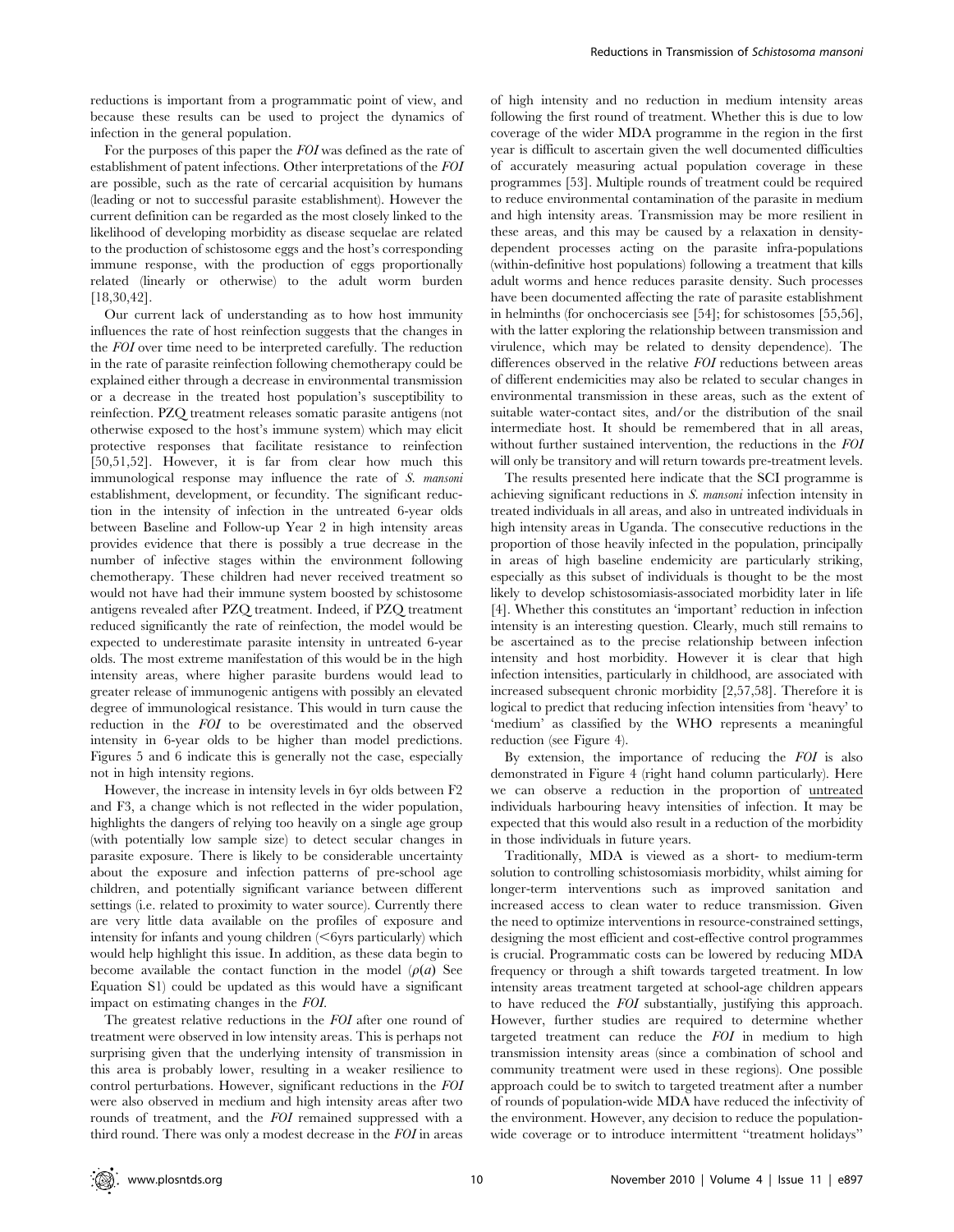should take into consideration how this would influence the community FOI and thus morbidity within the untreated section of the population. Ultimately, those making decisions on MDA frequency and breadth should consider how compliance varies over time across the population, to assess whether the extra cost of frequent population-wide MDA can be justified through reductions in environmental contamination.

This study explores the changes in the FOI with yearly treatment for S. mansoni in an East African setting. Further work could compare this with a biennial treatment approach such as those taking place in the SCI programmes in West Africa, and in the future to any programmes that operate a twice-yearly treatment approach, where data are available. Given that in this study the FOI is calculated across the year and is therefore actually an average of a rising value, it may be predicted that increasing treatment frequency to every 6 months will have a greater than additive effect in reducing the FOI.

This study has implications for the design of M&E programmes, the purpose of which are to record, measure, and interpret the impact of control interventions appropriately. Firstly, longitudinal studies following the same children annually should control for the ageing of the cohort, given the highly convex age-intensity and age-exposure profiles seen in schistosomiasis. Secondly, treatment is often aimed primarily at school-age children; however, it is important to understand the patterns of exposure and infection that are occurring in pre-school children [59], as these patterns are still open to some debate [32,34]. Involving these younger age groups who do not receive treatment in the monitoring programme will improve our understanding of the secular changes in transmission caused by a morbidity control programme, helping differentiate between the impact of PZQ on the individual and the community.

The aim of the SCI is morbidity control and thus the SCI's M&E is designed to reflect changes in the human parasite component, rather than the snail intermediate host, and therefore a method for estimating changes in the FOI from the human parasite burden (as measured by epg) [22] is presented here. As such, to our knowledge this is the first study attempting to quantify changes in the FOI caused by a large-scale schistosomiasis control programme using routinely collected data. Other methods, such as monitoring infections in the vector, have been used to assess the impact of MDA on the transmission potential of the parasite. For example Sturrock and colleagues [60,61] used long-term snail sampling and cercariometry, whilst Butterworth and colleagues [4] examined changes in incidence of new infections among young children. (See also Yaméogo and colleagues [62] for an example of the use of black fly infectivity to estimate changes in the transmission of human onchocerciasis caused by control programmes). These approaches, incorporating longitudinal snail sampling to capture seasonal variations in transmission [63], will likely provide ultimate confirmation of reductions in FOI, and will provide useful validation of the results obtained in the present study. Combining these different approaches and incorporating the impact of non-random patters of compliance in relation to parasite burden as has been suggested [64,65,66,67], would provide valuable information on the true effectiveness of MDA control programmes. This work will also help identify areas that are potentially open to local elimination of the disease and of the infection reservoir, and we advocate that the use of mathematical models could guide this process.

## Significance and Conclusions

Quantifying the reduction in transmission of a schistosomiasis control programme helps to understand fully the benefits of MDA to the entire human population. This study provides one of the first attempts to quantify the impact of large-scale MDA on transmission and the FOI. The ancillary benefit of MDA on transmission can be used as a powerful advocacy tool aimed at those funding and implementing programmes. There is a need for similar studies to investigate the effect of MDA in other ecoepidemiological settings, and for other parasitic diseases where MDA is a key component of infection and morbidity control.

#### Supporting Information

Appendix S1 References to supporting information.

Found at: doi:10.1371/journal.pntd.0000897.s001 (0.02 MB DOC)

Figure S1 Relationship between school-level prevalence of infection and average infection intensity (epg) fitted as described in Protocol S1. A) Areas that recorded high infection intensity  $(epg \geq 400)$  at baseline, B) areas that recorded medium infection intensity  $(100 \leq \text{epg} \leq 400)$  at baseline, and C) areas that recorded low infection intensity  $(1 \leq epg \leq 100)$  at baseline. The schools were sampled at baseline (turquoise squares) and re-sampled at follow up year 1 [F1] (green diamonds), [F2] (pale pink circles), and [F3] (light blue triangles). Note changes in scale of axes.

Found at: doi:10.1371/journal.pntd.0000897.s002 (0.22 MB TIF)

Figure S2 Comparison of observed population age-structure of Uganda (source: U.S. Census Bureau [3]) and the model-derived age-structure fit assuming a constant death rate.

Found at: doi:10.1371/journal.pntd.0000897.s003 (0.19 MB TIF)

#### Protocol S1

Found at: doi:10.1371/journal.pntd.0000897.s004 (0.05 MB DOC)

#### Protocol S2

Found at: doi:10.1371/journal.pntd.0000897.s005 (0.29 MB DOC)

Table S1 Parameter definitions and values used in the model. The table differentiates between parameters that were fixed throughout and those that were fitted using baseline cross-sectional and longitudinal cohort data.  $H =$  Areas of high average intensity at baseline ( $\geq$ 400epg), M = Areas of medium average intensity at baseline (100–399 epg),  $L =$ Areas of low average intensity at baseline (1–99epg).

Found at: doi:10.1371/journal.pntd.0000897.s006 (0.07 MB DOC)

### Acknowledgments

We extend our sincere thanks to the schoolchildren, teachers and drug distributors who participated in this investigation. We thank Ugandan and UK-based members of the SCI and partner organizations for the professional and successful management of the control programme. We also acknowledge the helpful discussion of ideas with the EU-funded CONTRAST consortium.

#### Author Contributions

Conceived and designed the experiments: AF JPW NBK. Analyzed the data: MDF TSC MG M-GB. Contributed reagents/materials/analysis tools: M-GB. Wrote the paper: MDF TSC M-GB. Reviewed the manuscript: TSC MG AF JPW NBK M-GB. Organised and implemented longitudinal fieldwork: AF JPW.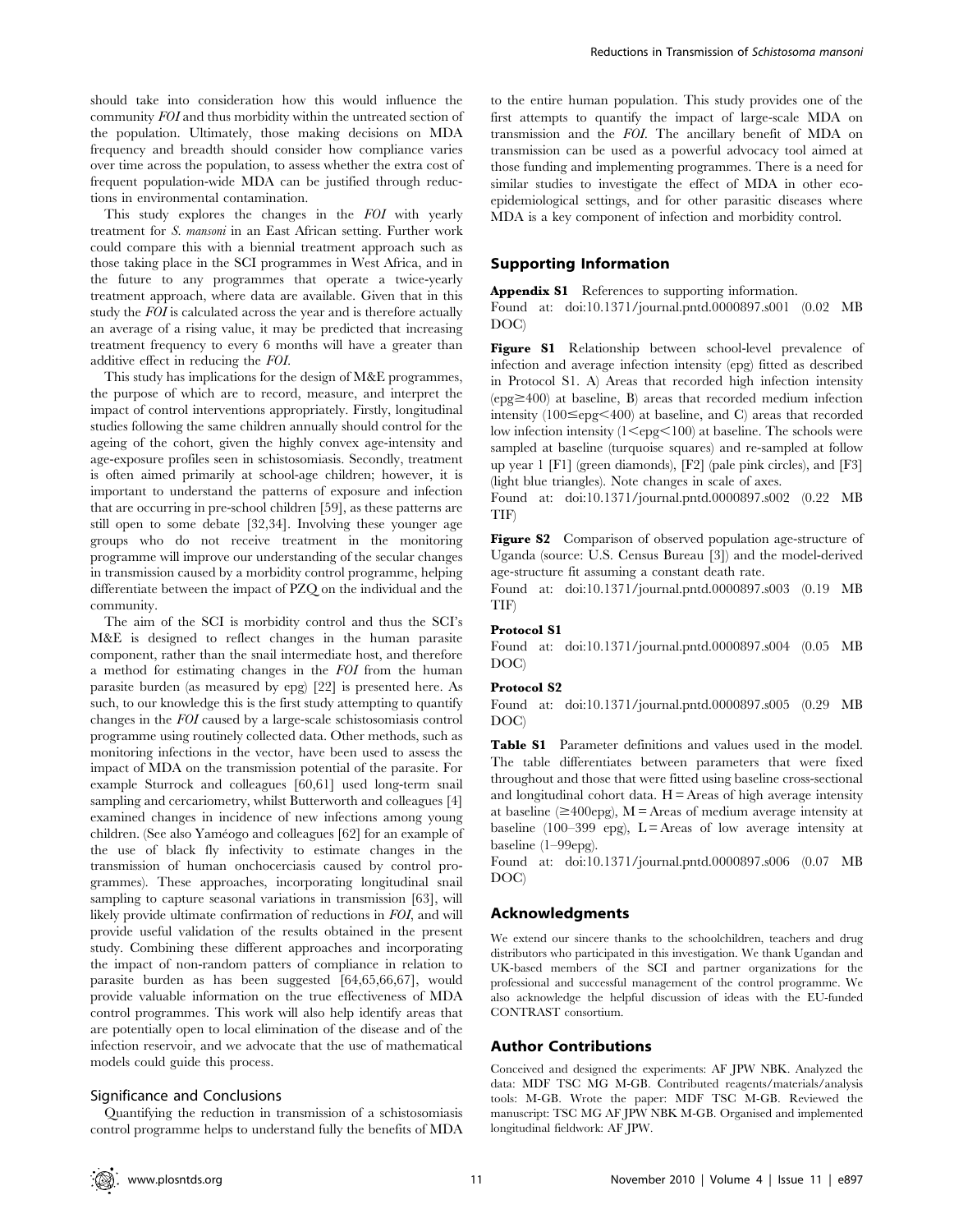- 1. Steinmann P, Keiser J, Bos R, Tanner M, Utzinger J (2006) Schistosomiasis and water resources development: systematic review, meta-analysis, and estimates of people at risk. Lancet Infect Dis 6: 411–425.
- 2. Crompton DW, Savioli L (2007) Handbook of helminthiasis for public health. Boca Raton, Florida: Taylor and Francis.
- 3. Kumar V, Gryseels B (1994) Use of praziquantel against schistosomiasis: a review of current status. Int J Antimicrob Agents 4: 313–320.
- 4. Butterworth AE, Sturrock RF, Ouma JH, Mbugua GG, Fulford AJ, et al. (1991) Comparison of different chemotherapy strategies against Schistosoma mansoni in Machakos District, Kenya: effects on human infection and morbidity. Parasitology 103: 339–355.
- 5. Chan MS, Guyatt HL, Bundy DA, Medley GF (1996) Dynamic models of schistosomiasis morbidity. Am J Trop Med Hyg 55: 52–62.
- Richter J (2003) The impact of chemotherapy on morbidity due to schistosomiasis. Acta Trop 86: 161–183.
- 7. Kabatereine NB, Brooker S, Koukounari A, Kazibwe F, Tukahebwa EM, et al. (2007) Impact of a national helminth control programme on infection and morbidity in Ugandan schoolchildren. Bull World Health Organ 85: 91–99.
- 8. Koukounari A, Gabrielli AF, Touré S, Bosqué-Oliva E, Zhang Y, et al. (2007) Schistosoma haematobium infection and morbidity before and after large-scale administration of praziquantel in Burkina Faso. J Infect Dis 196: 659–669.
- 9. Stothard JR, French MD, Khamis IS, Basáñez MG, Rollinson D (2009) The epidemiology and control of urinary schistosomiasis and soil-transmitted helminthiasis in schoolchildren on Unguja Island, Zanzibar. Trans R Soc Trop Med Hyg 103: 1031–1044.
- 10. Fenwick A, Webster JP, Bosque-Oliva E, Blair L, Fleming FM, et al. (2009) The Schistosomiasis Control Initiative (SCI): rationale, development and implementation from 2002–2008. Parasitology 136: 1719–1730.
- 11. Kabatereine NB, Fleming FM, Nyandindi U, Mwanza JC, Blair L (2006) The control of schistosomiasis and soil-transmitted helminths in East Africa. Trends Parasitol 22: 332–339.
- 12. Webster JP, Koukounari A, Lamberton PH, Stothard JR, Fenwick A (2009) Evaluation and application of potential schistosome-associated morbidity markers within large-scale mass chemotherapy programmes. Parasitology 136: 1789–1799.
- 13. Kabatereine NB, Brooker S, Koukounari A, Kazibwe F, Tukahebwa EM, et al. (2007) Impact of a national helminth control programme on infection and morbidity in Ugandan schoolchildren. Bull World Health Organ 85: 91–99.
- 14. Kabatereine NB, Tukahebwa E, Kazibwe F, Namwangye H, Zaramba S, et al. (2006) Progress towards countrywide control of schistosomiasis and soiltransmitted helminthiasis in Uganda. Trans R Soc Trop Med Hyg 100: 208–215.
- 15. Butterworth AE, Fulford AJ, Dunne DW, Ouma JH, Sturrock RF (1988) Longitudinal studies on human schistosomiasis. Philos Trans R Soc Lond B Biol Sci 321: 495–511.
- 16. Woolhouse ME, Taylor P, Matanhire D, Chandiwana SK (1991) Acquired immunity and epidemiology of Schistosoma haematobium. Nature 351: 757–759.
- 17. Fulford AJ, Butterworth AE, Sturrock RF, Ouma JH (1992) On the use of ageintensity data to detect immunity to parasitic infections, with special reference to Schistosoma mansoni in Kenya. Parasitology 105: 219–227.
- 18. Chan MS, Guyatt HL, Bundy DAP, Booth M, Fulford AJ, et al. (1995) The development of an age structured model for schistosomiasis transmission dynamics and control and its validation for Schistosoma mansoni. Epidemiol Infect 115: 325–344.
- 19. Chan MS, Montresor A, Savioli L, Bundy DAP (1999) Planning chemotherapy based schistosomiasis control: validation of a mathematical model using data on Schistosoma haematobium from Pemba, Tanzania. Epidemiol Infect 123: 487–497.
- 20. Chan MS, Nsowah-Nuamah NN, Adjei S, Wen ST, Hall A, et al. (1998) Predicting the impact of school-based treatment for urinary schistosomiasis given by the Ghana Partnership for Child Development. Trans R Soc Trop Med Hyg 92: 386–389.
- 21. Woolhouse ME (1991) On the application of mathematical models of schistosome transmission dynamics. I. Natural transmission. Acta Trop 49: 241–270.
- 22. Churcher TS, Filipe JAN, Basáñez MG (2006) Density dependence and the control of helminth parasites. J Anim Ecol 75: 1313–1320.
- 23. Fulford AJ, Butterworth AE, Ouma JH, Sturrock RF (1995) A statistical approach to schistosome population dynamics and estimation of the life-span of Schistosoma mansoni in man. Parasitology 110: 307–316.
- 24. WHO (2002) Prevention and control of schistosomiasis and soil-transmitted helminthiasis. Geneva: World Health Organization. i-v1 p.
- 25. Montresor A, Crompton DW, Gyorkos T, Savioli L (2002) Helminth control in school-age children. A guide for managers of control programmes. Geneva: World Health Organization.
- 26. Fulford AJ (1994) Dispersion and bias: can we trust geometric means? Parasitology Today 10: 446–448.
- 27. Mutapi F, Gryseels B, Roddam A (2003) On the calculation of intestinal schistosome infection intensity. Acta Trop 87: 225–233.
- 28. Kirkwood BR, Sterne JAC (2003) Essential Medical Statistics. Oxford, U.K.: Blackwell Science Limited.
- 29. Good P (2005) Introduction to Statistics through Resampling Methods and R/S-PLUS. Berlin: Wiley-Interscience. Springer Berlin.
- 30. Anderson RM, May RM (1991) Infectious Diseases of Humans: Dynamics and Control. Oxford: Oxford University Press.
- 31. Zhang Y, Koukounari A, Kabatereine N, Fleming F, Kazibwe F, et al. (2007) Parasitological impact of 2-year preventive chemotherapy on schistosomiasis and soil-transmitted helminthiasis in Uganda. BMC Med 5: 27.
- 32. Bosompem KM, Bentum IA, Otchere J, Anyan WK, Brown CA, et al. (2004) Infant schistosomiasis in Ghana: a survey in an irrigation community. Trop Med Int Health 9: 917–922.
- 33. Jordan P, Webbe G (1982) Schistosomiasis: epidemiology, treatment and control. London: William Heinemann.
- 34. Odogwu SE, Ramamurthy NK, Kabatereine NB, Kazibwe F, Tukahebwa E, et al. (2006) Schistosoma mansoni in infants (aged <3 years) along the Ugandan shoreline of Lake Victoria. Ann Trop Med Parasitol 100: 315–326.
- 35. Garba A, Bakire´ A, Djibo A, Lamine MS, Sofo B, et al. (2010) Revealing a neglected public health burden of schistosomiasis: infection of Schistosoma in infants and preschool aged children in a single Schistosoma haematobium and a mixed S.haematobium: S. mansoni foci of Niger. Acta Trop 115: 212–219.
- 36. Sturrock RF, Bensted-Smith R, Butterworth AE, Dalton PR, Kariuki HC, et al. (1987) Immunity after treatment of human schistosomiasis mansoni. III. Longterm effects of treatment and retreatment. Trans R Soc Trop Med Hyg 81: 303–314.
- 37. Chan MS, Anderson RM, Medley GF, Bundy DAP (1996) Dynamic aspects of morbidity and acquired immunity in schistosomiasis control. Acta Trop 62: 105–117.
- 38. Woolhouse ME (1992) On the application of mathematical models of schistosome transmission dynamics. II. Control. Acta Trop 50: 189–204.
- 39. Butterworth AE, Dunne DW, Fulford AJ, Thorne KJ, Gachuhi K, et al. (1992) Human immunity to Schistosoma mansoni: observations on mechanisms, and implications for control. Immunol Invest 21: 391–407.
- 40. Hagan P, Ndhlovu PD, Dunne DW (1998) Schistosome immunology: more questions than answers. Parasitology Today 14: 407–412.
- 41. Butterworth AE, Curry AJ, Dunne DW, Fulford AJ, Kimani G, et al. (1994) Immunity and morbidity in human schistosomiasis mansoni. Trop Geogr Med 46: 197–208.
- 42. Medley GF, Anderson RM (1985) Density-dependent fecundity in Schistosoma mansoni infections in man. Trans R Soc Trop Med Hyg 79: 532-534.
- 43. Williams BG, Dye C (1994) Maximum likelihood for parasitologists. Parasitology Today 10: 489–493.
- 44. Chan MS, Guyatt HL, Bundy DAP, Medley GF (1996) Dynamic models of schistosomiasis morbidity. Am J Trop Med Hyg 55: 52–62.
- 45. Blower SM, Dowlatabadi H (1994) Sensitivity and uncertainty analysis of complex models of disease transmission - an HIV model, as an example. International Statistical Review 62: 229–243.
- 46. Box GE, Jenkins GM (1976) Time Series Analysis: Forecasting and Control. San Francisco: Holden.
- 47. Bolker B (2008) Ecological Models and Data in R. Princeton University Press. 48. United States CB (2005) U.S. Census Bureau International Data Base. pp. http://www.census.gov/ipc/www/idb/country.php.
- 49. Miguel E, Kremer M (2004) Worms: identifying impacts on education and health in the presence of treatment externalities. Econometrica 72: 159–217.
- 50. Dunne DW, Butterworth AE, Fulford AJ, Kariuki HC, Langley JG, et al. (1992) Immunity after treatment of human schistosomiasis: association between IgE antibodies to adult worm antigens and resistance to reinfection. Eur J Immunol 22: 1483–1494.
- 51. Roberts M, Butterworth AE, Kimani G, Kamau T, Fulford AJ, et al. (1993) Immunity after treatment of human schistosomiasis: association between cellular responses and resistance to reinfection. Infect Immun 61: 4984–4993.
- 52. Mutapi F (2001) Heterogeneities in anti-schistosome humoral responses following chemotherapy. Trends Parasitol 17: 518–524.
- 53. Collins RC, Gonzales-Peralta C, Castro J, Zea-Flores G, Cupp MS, et al. (1992) Ivermectin: reduction in prevalence and infection intensity of Onchocerca volvulus following biannual treatments in five Guatemalan communities. Am J Trop Med Hyg 47: 156–169.
- 54. Basáñez MG, Collins RC, Porter CH, Little MP, Brandling-Bennett D (2002) Transmission intensity and the patterns of Onchocerca volvulus infection in human communities. Am J Trop Med Hyg 67: 669-679.
- 55. Davies CM, Webster JP, Woolhouse ME (2001) Trade-offs in the evolution of virulence in an indirectly transmitted macroparasite. Proc Biol Sci 268: 251–257.
- 56. Gower CM, Webster JP (2004) Fitness of indirectly transmitted pathogens: restraint and constraint. Evolution 58: 1178–1184.
- 57. Koukounari A, Fenwick A, Whawell S, Kabatereine NB, Kazibwe F, et al. (2006) Morbidity indicators of Schistoma mansoni: relationship between infection and anemia in Ugandan schoolchildren before and after praziquantel and albendazole chemotherapy. Am J Trop Med Hyg 75: 278–286.
- 58. Mupfasoni D, Karibushi B, Koukounari A, Ruberanziza E, Kaberuka T, et al. (2009) Polyparasite helminth infections and their association to anaemia and undernutrition in northern rwanda. PLoS Negl Trop Dis 3: e517.
- 59. Sousa-Figueiredo JC, Basáñez MG, Mgeni AF, Khamis IS, Rollinson D, et al. (2008) A parasitological survey, in rural Zanzibar, of pre-school children and their mothers for urinary schistosomiasis, soil-transmitted helminthiases and malaria, with observations on the prevalence of anaemia. Ann Trop Med Parasitol 102: 679–692.